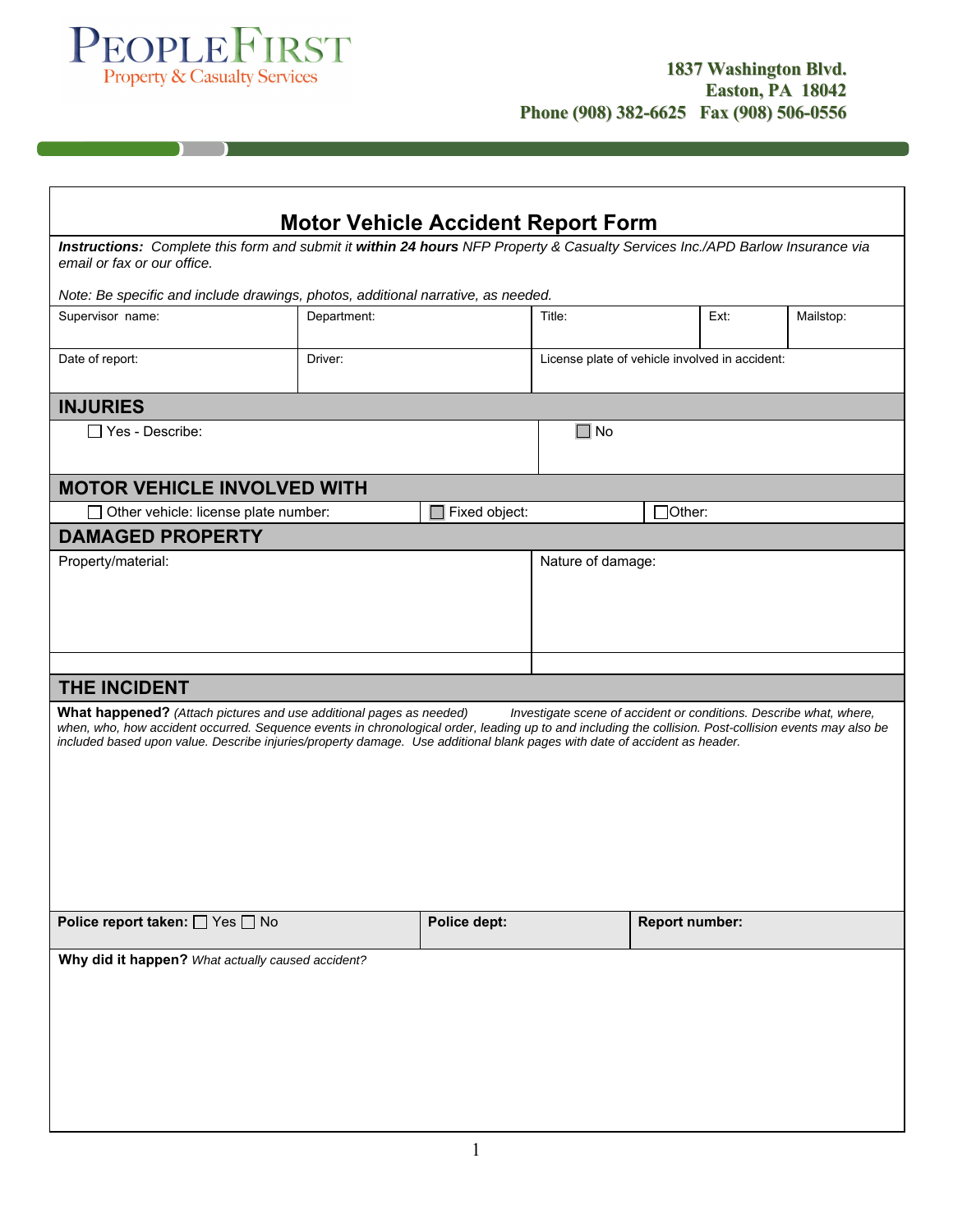## PEOPLE FIRST

n

| <b>Diagram</b>                      |                                                                                                                                                                             |                                                                                                                   |  |                                                                                                                                                                                                                                                                         |                               |                                                                                                                                                                                                                                |
|-------------------------------------|-----------------------------------------------------------------------------------------------------------------------------------------------------------------------------|-------------------------------------------------------------------------------------------------------------------|--|-------------------------------------------------------------------------------------------------------------------------------------------------------------------------------------------------------------------------------------------------------------------------|-------------------------------|--------------------------------------------------------------------------------------------------------------------------------------------------------------------------------------------------------------------------------|
|                                     | Indicate North<br>By Arrow                                                                                                                                                  |                                                                                                                   |  |                                                                                                                                                                                                                                                                         | Ŵ                             | Draw a diagram of the<br>including vehicles<br>involved, direction of<br>travel, any fixed<br>objects, and<br>pedestrians involved.<br>Direction<br>Vehicle(s)<br><b>Fixed Object</b><br>(e.g. bollard)<br>Pedestrian<br>North |
|                                     |                                                                                                                                                                             |                                                                                                                   |  |                                                                                                                                                                                                                                                                         |                               |                                                                                                                                                                                                                                |
|                                     |                                                                                                                                                                             |                                                                                                                   |  |                                                                                                                                                                                                                                                                         |                               |                                                                                                                                                                                                                                |
| <b>OWNED VEHICLE INFORMATION</b>    |                                                                                                                                                                             |                                                                                                                   |  |                                                                                                                                                                                                                                                                         |                               |                                                                                                                                                                                                                                |
|                                     | <b>VEHICLE IDENTIFICTATION NUMBER</b>                                                                                                                                       |                                                                                                                   |  | <b>YEAR</b>                                                                                                                                                                                                                                                             | <b>MAKE</b>                   | <b>MODEL</b>                                                                                                                                                                                                                   |
|                                     |                                                                                                                                                                             |                                                                                                                   |  |                                                                                                                                                                                                                                                                         |                               |                                                                                                                                                                                                                                |
| <b>COMPANY DRIVER INVOLVED:</b>     |                                                                                                                                                                             |                                                                                                                   |  |                                                                                                                                                                                                                                                                         |                               |                                                                                                                                                                                                                                |
| <b>NAME:</b>                        |                                                                                                                                                                             |                                                                                                                   |  | <b>DATE OF BIRTH:</b>                                                                                                                                                                                                                                                   | <b>DRIVERS LICENSE #:</b>     |                                                                                                                                                                                                                                |
|                                     |                                                                                                                                                                             |                                                                                                                   |  |                                                                                                                                                                                                                                                                         |                               |                                                                                                                                                                                                                                |
| EVENT AND CAUSE<br><b>CHECKLIST</b> | <b>MOTOR VEHICLE:</b><br><b>Struck other vehicle</b><br><b>Struck by other vehicle</b><br><b>Struck fixed object</b><br><b>Struck by object</b><br>Other:<br><b>Unknown</b> | <b>WEATHER CONDITIONS:</b><br><b>Dry</b><br>Wet<br>Rain<br>Ice<br>Fog<br>Light<br>Dark<br>Artificial Illumination |  | Inadequate guards or barriers<br>Defective tools, equipment, or materials<br><b>Congestion or restricted action</b><br>Inadequate warning system<br>Poor housekeeping/disorder<br>Noise exposure<br><b>Temperature extremes</b><br>Inadequate or excessive illumination | <b>SUBSTANDARD CONDITIONS</b> |                                                                                                                                                                                                                                |